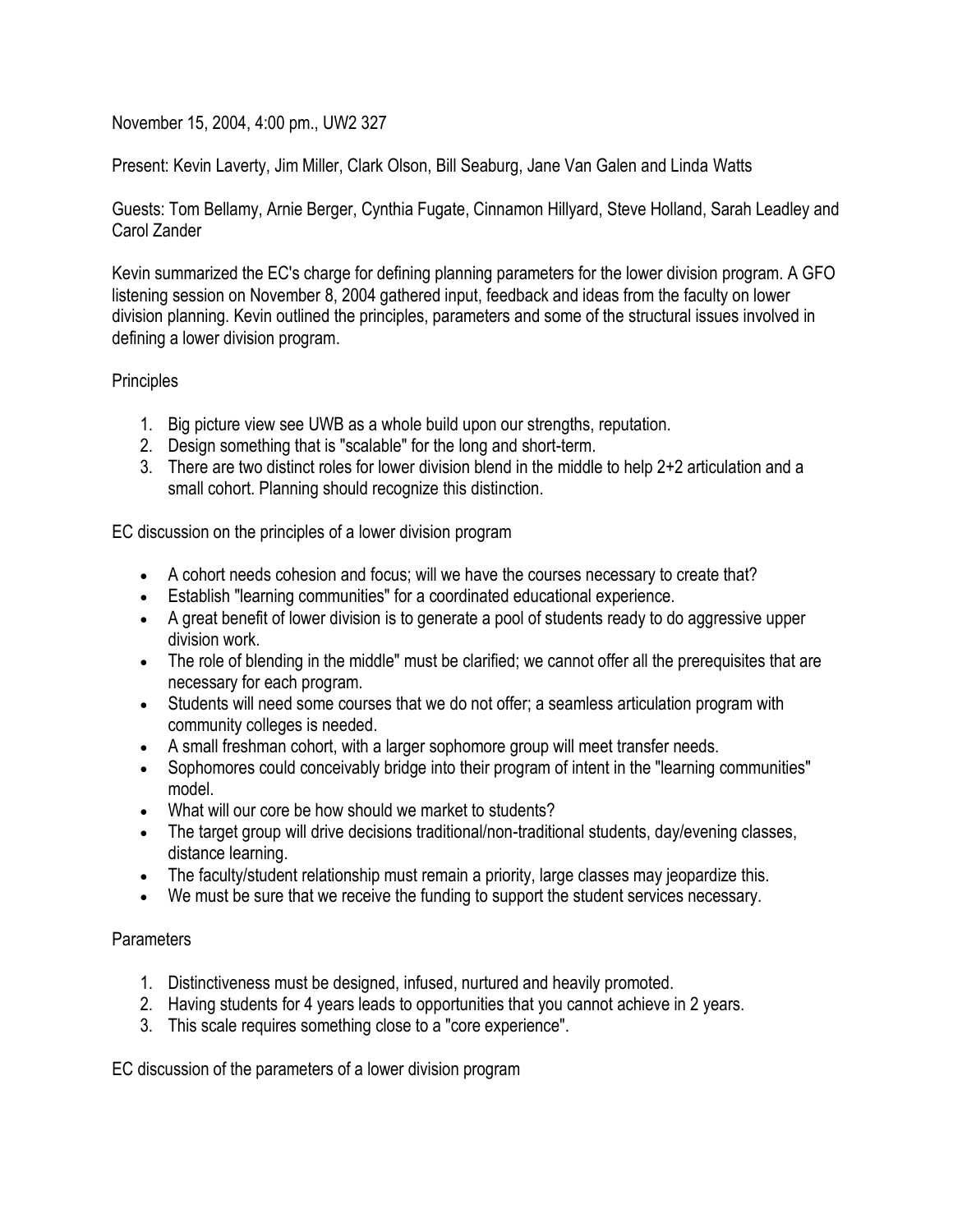- Will a small cohort be attractive to high school students, will this model work to serve that need?
- Co-admission/co-enrollment could direct students who have a plan for one of our existing BA degrees.
- Admission criteria could allow students to go into their major in their second year.
- There may not be enough resources based on the proposed scale to offer the prerequisites for all the programs.
- The curriculum will dictate the program who will be our core group of students.
- Can we serve both traditional and non-traditional students?
- There are students who live at home, no other 4-year program is available for them.
- Develop the "leadership" theme students will benefit find a label for that.
- Leadership is a product of interdisciplinarity, market the learning community.
- Will UWB attract enough of the academically focused students out of high school who want to be part of a program?
- Is there a mission-related dilemma can we serve both traditional and non-traditional students effectively? Can lower division offer day and evening courses or distance learning? Will aggressive growth result in large classes, how will that affect the faculty/student relationship? Many questions need to be addressed to make sure we do no harm.

## Structural issues

- Decision: part of IAS or a separate program?
- Decision: do we draw upon existing faculty or hire new faculty?
- Decision: solid liberal arts education or all programs?
- Decision: will student's educational plans be restricted to continuing into UWB majors or going to UWS?

EC discussion on the structural issues of a lower division program

- How many courses can we offer?
- This program needs to be a good one, it will affect UWB as a whole.
- What is the funding metric day/evening classes, distance learning?
- The "learning communities" will require block scheduling, when do we begin planning?
- There are huge implications on faculty to consider across units, what happens at lower division affects upper division.
- If faculty will add teaching time for freshman and sophomores, will grad students have less access to the faculty?
- Retention piece relationships are formed with students, success will build upon those.
- Questions on how to administer the program:
- Integrate with IAS/in IAS bring in new faculty/in IAS utilize other program faculty?
- New program with new faculty/new program with current program faculty?
- Who will have curricular authority, hiring authority?
- A separate program drawing on faculty from all the programs would be best, support lower division and give ownership across the programs.
- Dedicated faculty could be brought into teach specialized courses.
- Faculty could rotate through the learning communities, establish relationships across programs with students.